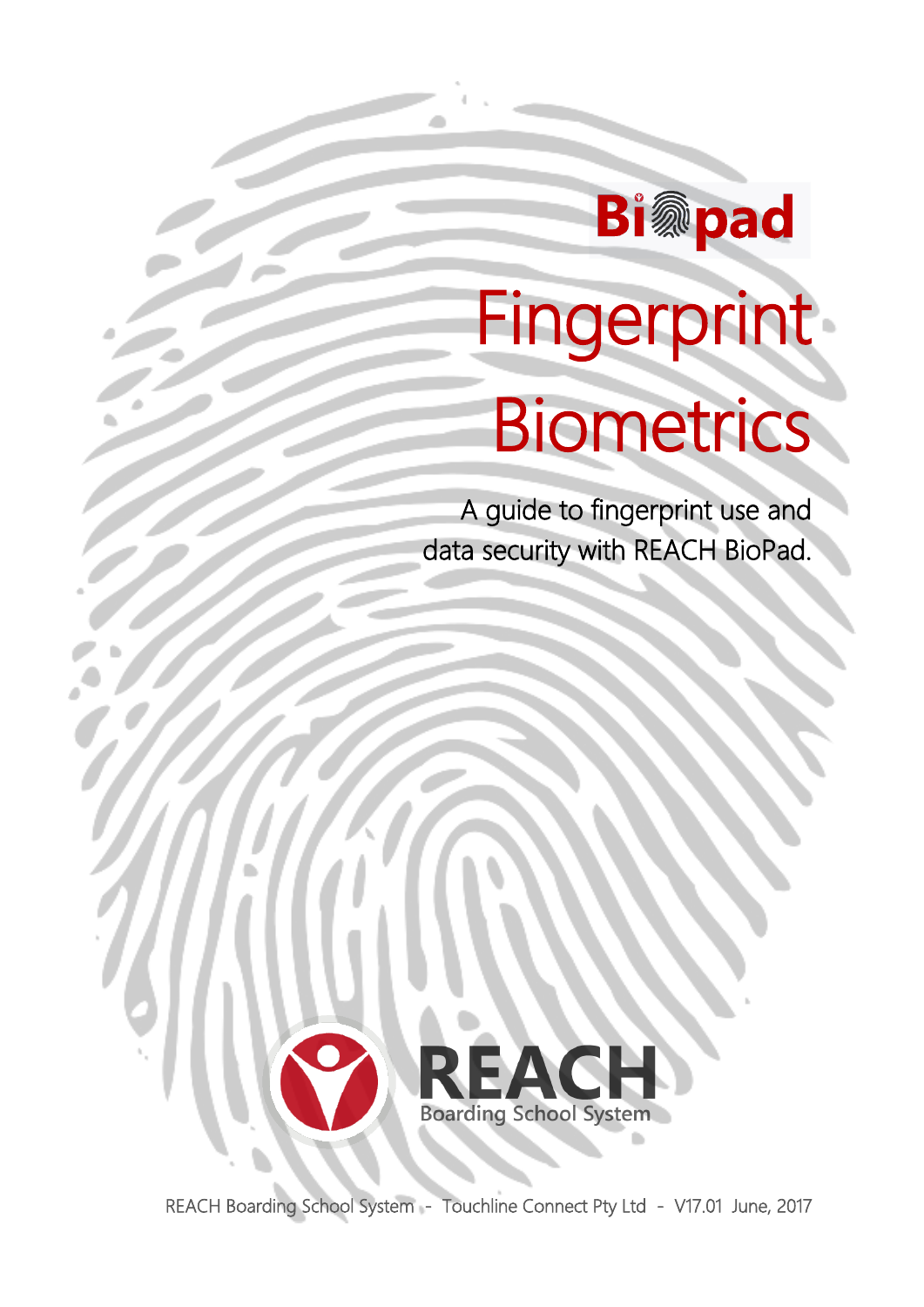The purpose of this document is to provide information for schools, their staff and their boarding community with regards to the utilisation of fingerprint biometric data at schools implementing the REACH BioPad.

At the outset, it must be acknowledged that your school, and REACH as a vendor, are subject to the provisions of the Privacy Act 1988. Any changes to this regulation in the future, including the Australian Privacy Principles which set out how entities must handle, use and manage personal information, will supersede any of the information provided in this document.



### REACH BioPad

The REACH BioPad is a device that is used with the REACH Boarding School System. It allows schools to:

- Track the movement of students as they move to and from various locations that the school tracks. This includes approved leave departures and returns, in addition to other on and off campus locations that the school tracks. Knowing where a student is at any time is an important duty of care requirement for the school and allows them to know, at any time, where students are in case there is an emergency.
- Conduct Automated Rollcalls where student register their presence at a time and place (eg: breakfast rollcall, weekend mid-day campus check)
- Capture and verify host and parent identities when collecting students for off campus leave events. This includes the ability to capture signatures and/or photographs of the host that is collecting the student for a leave event.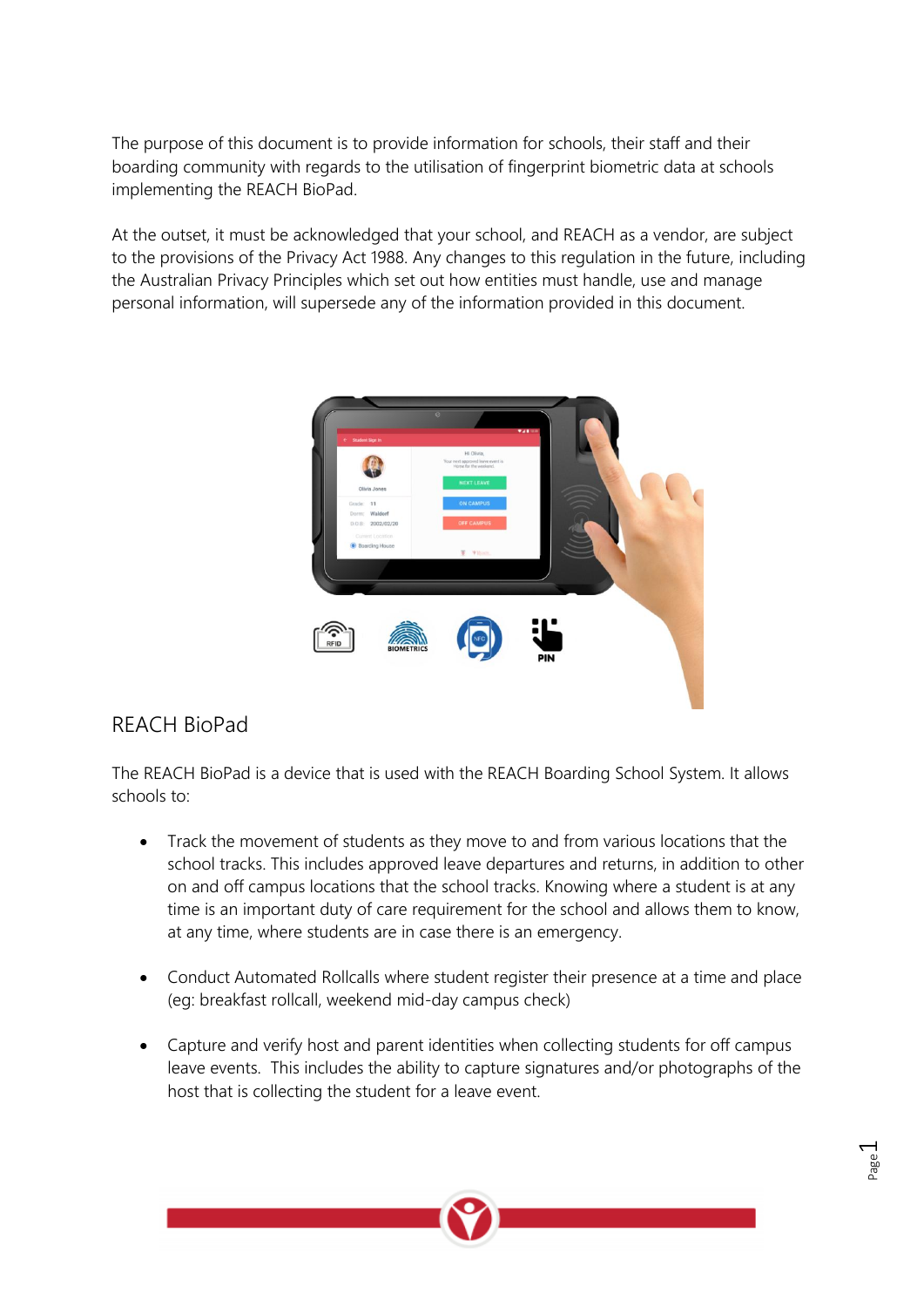The REACH BioPad is able to use several methods of authentication in order to verify a user's identity including;

- 1. PIN number
- 2. RFID card read
- 3. NFC Device read
- 4. Biometric Fingerprint
- 5. Biometric Facial Recognition

*Note: Biometric Facial Recognition is not activated in the REACH BioPad at the time of writing this document so this document is concerned specifically with providing parents, guardians, hosts and staff with information and guidelines on policies and procedures for the collection, storage, utilisation and storage of Biometric Fingerprint Data by REACH BioPad.*

### What are Biometrics?

Biometrics is data that measures personal information about an individual's physical or behavioural characteristics in order to verify their unique identity. It covers a wide range of personal characteristics including fingerprint identification, iris and retina scanning, face recognition, vein geometry and voice recognition.

The use of biometrics is becoming increasingly common in both public and private sectors. It is also now commonly used as a personal device security mechanism (eg: mobile phone or PC).

REACH BioPad and the REACH Boarding School System is restricted to using fingerprint biometrics information only. Any photographs taken by the REACH BioPad may be stored for event record purposes only and they are not used, stored or recorded for biometric facial recognition purposes.

### Why use Biometrics?

Biometrics are suited to all applications where the accurate identification of an individual is essential. Its utilisation in school administration has grown globally in the past decade because it provides an ideal solution for school administrators in their effort to identify students, provide accurate and auditable student records and provide a safer and more secure environment for students, teachers and staff.

Biometrics provides a level of certainty that is not possible with other methods of identification verification. Student Identity Cards are regularly forgotten, lost, mutilated and shared; PINs and Passwords are easily forgotten, swapped or stolen. These current methods of identity verification do not offer a level of assurance that is indisputable.

By using biometrics for identification, the problems and costs associated with the current methods can be avoided and new standards of accountability can be put into place.

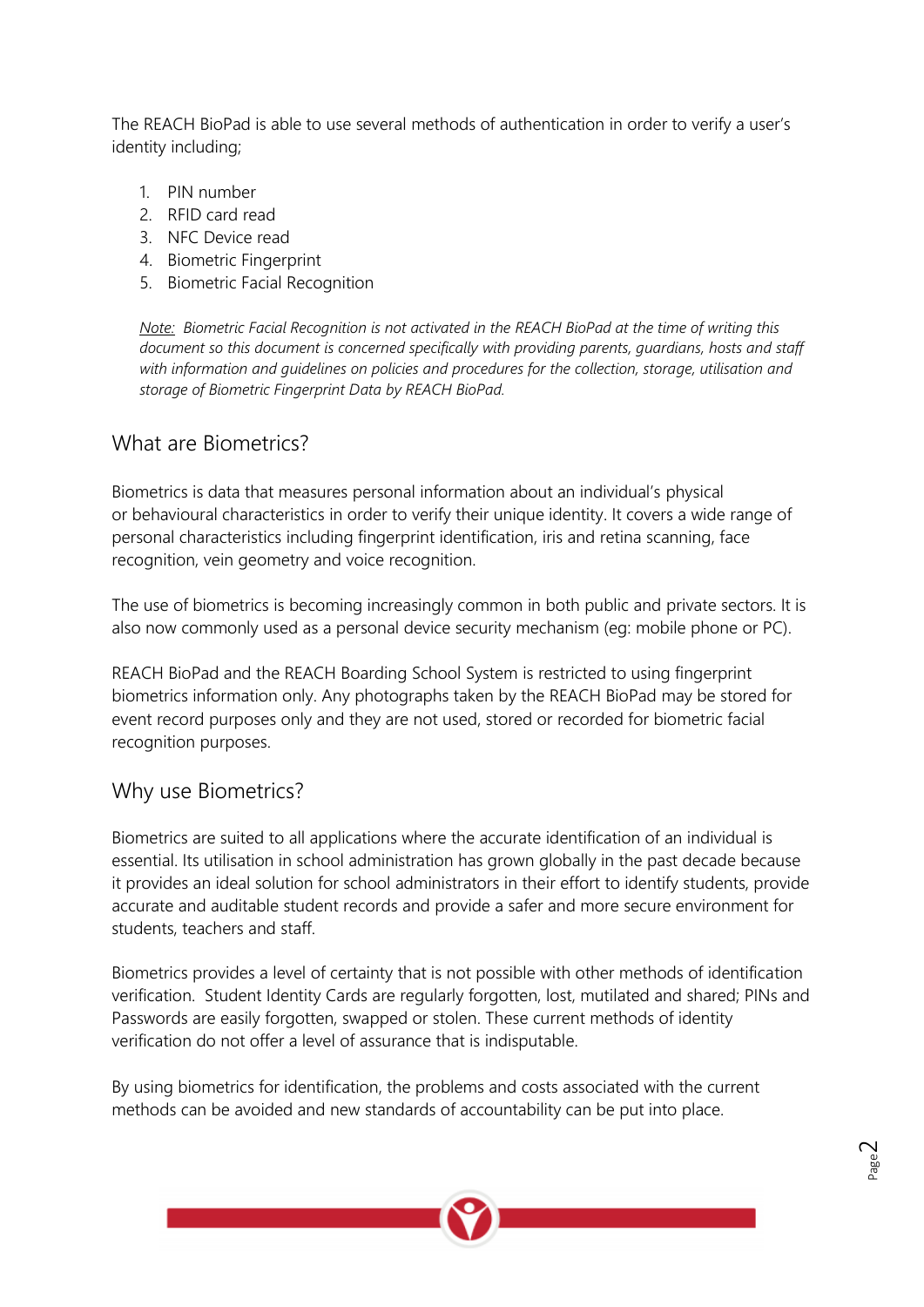## How we record Biometric information

REACH BioPad captures images and measurements of fingerprints to extract unique biometric data. It uses a complex set of algorithms to identify and apply unique minutiae measurements into an encrypted binary number template.



An important distinction in the procedure for fingerprint data management using REACH is that an image of the fingerprint is never stored by the REACH BioPad or the REACH Boarding School System itself.

An encrypted binary template (i.e. measurements taking from the fingerprints captured) is created and used to establish the characteristic for each unique identity and this is verified when replica binary prints are identified. Importantly, this encrypted binary template is only usable in the REACH system.



# How REACH BioPad differs from law enforcement fingerprinting

There are several significant differences between finger printing law enforcement applications and finger scanning identification methods that are used by the REACH BioPad.

Finger printing in the law enforcement context captures and stores rolled images of fingers. Rolled images capture unique identifying points on the entire finger surface in order to collect the maximum number of unique identifying points. Finger scanning uses flat images of a

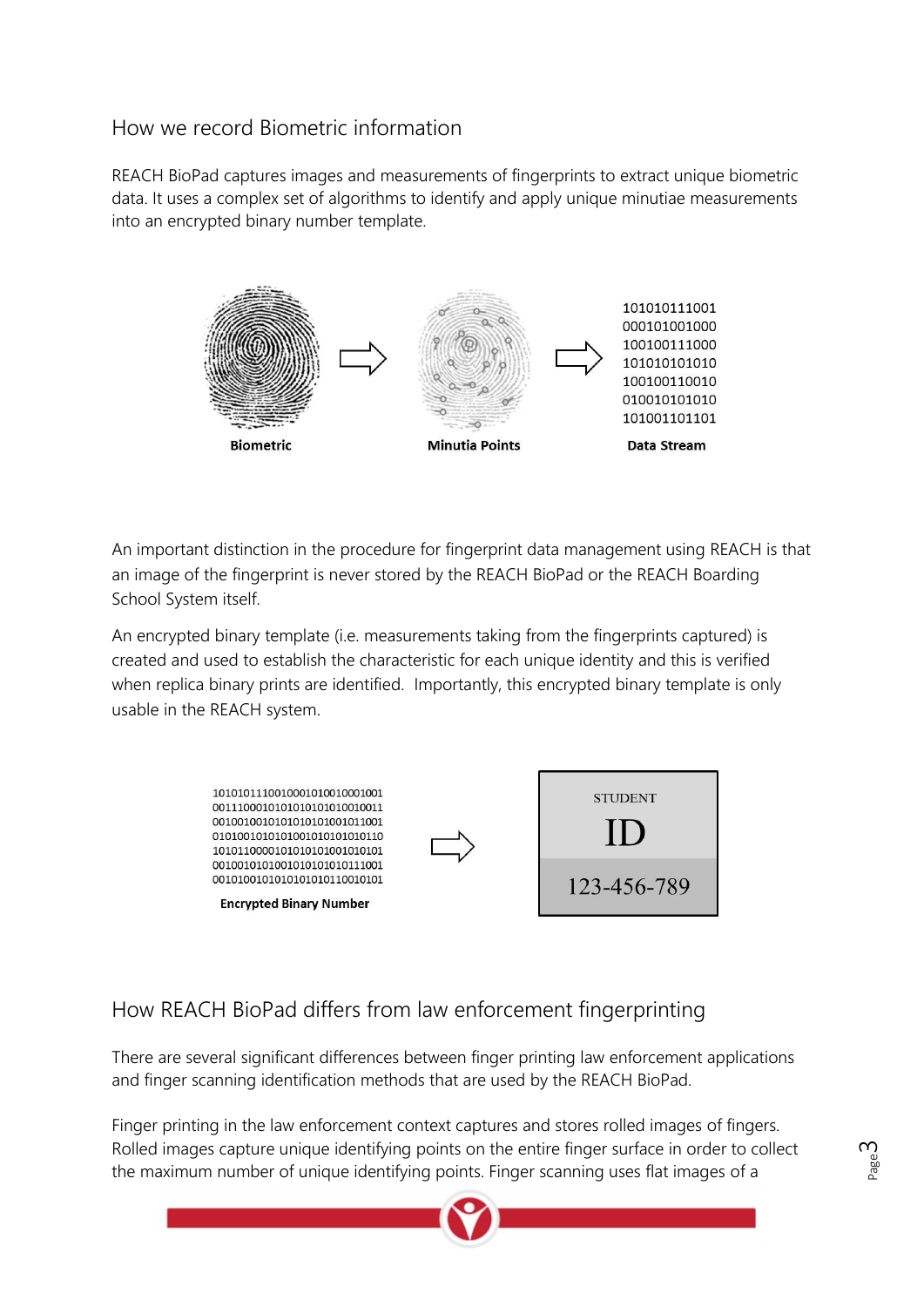fingerprint to create binary templates. Flat images reveal the centre of the finger and require only a minimum of unique identifying points in order to generate a digital interpretation and no fingerprint images are ever stored. The purpose of the REACH BioPad scanning process is to identify and recognise a person that is already enrolled in the software.

## Data Privacy for Australian Schools

In considering personal data privacy, it is important to recognise that Biometrics are not the enemy of privacy. In fact, in many instances, the use of biometrics is privacy and security enhancing.

At all times, your school and the REACH Boarding System are bound by the provisions of the *Privacy Act 1988*, including the Australian Privacy Principles (APPs). This is regarding all private information collected and used, including any biometric data. An outline of the APPs is provided in Appendix 2 of this document.

The APPs set out standards, rights and obligations for how we handle and maintain people's personal information. This includes how we collect, store, use, disclose, quality assure and secure personal information, as well as an individual's rights to access or correct their personal information. A full version of the Personal Data Privacy Policy for REACH Boarding (Touchline Connect Pty Ltd) is provided as Appendix 1 to this document.

Biometric information that is used for the purpose of automated biometric verification or biometric identification is considered to be sensitive information under the Privacy Act 1988.

#### Sensitive Information

'Sensitive information' is specifically defined under the Privacy Act and it includes information about an individual's racial or ethnic origin, political opinions, professional, political or religious affiliations or memberships, sexual orientation or practices, criminal record, health, genetics and/or biometrics.

Sensitive information is afforded a higher level of privacy protection under the Privacy Act than other personal information. This recognises that the inappropriate handling of sensitive information can have adverse consequences for an individual or those associated with the individual.

'Sensitive information' is subject to a higher level of privacy protection than other 'personal information' in the following ways:

- 1. 'Sensitive information' may only be collected with consent, except in specified circumstances. Consent is generally not required to collect 'personal information' that is not 'sensitive information.
- 2. 'Sensitive information' must not be used or disclosed for a secondary purpose unless the secondary purpose is directly related to the primary purpose of collection and within the reasonable expectations of the individual.

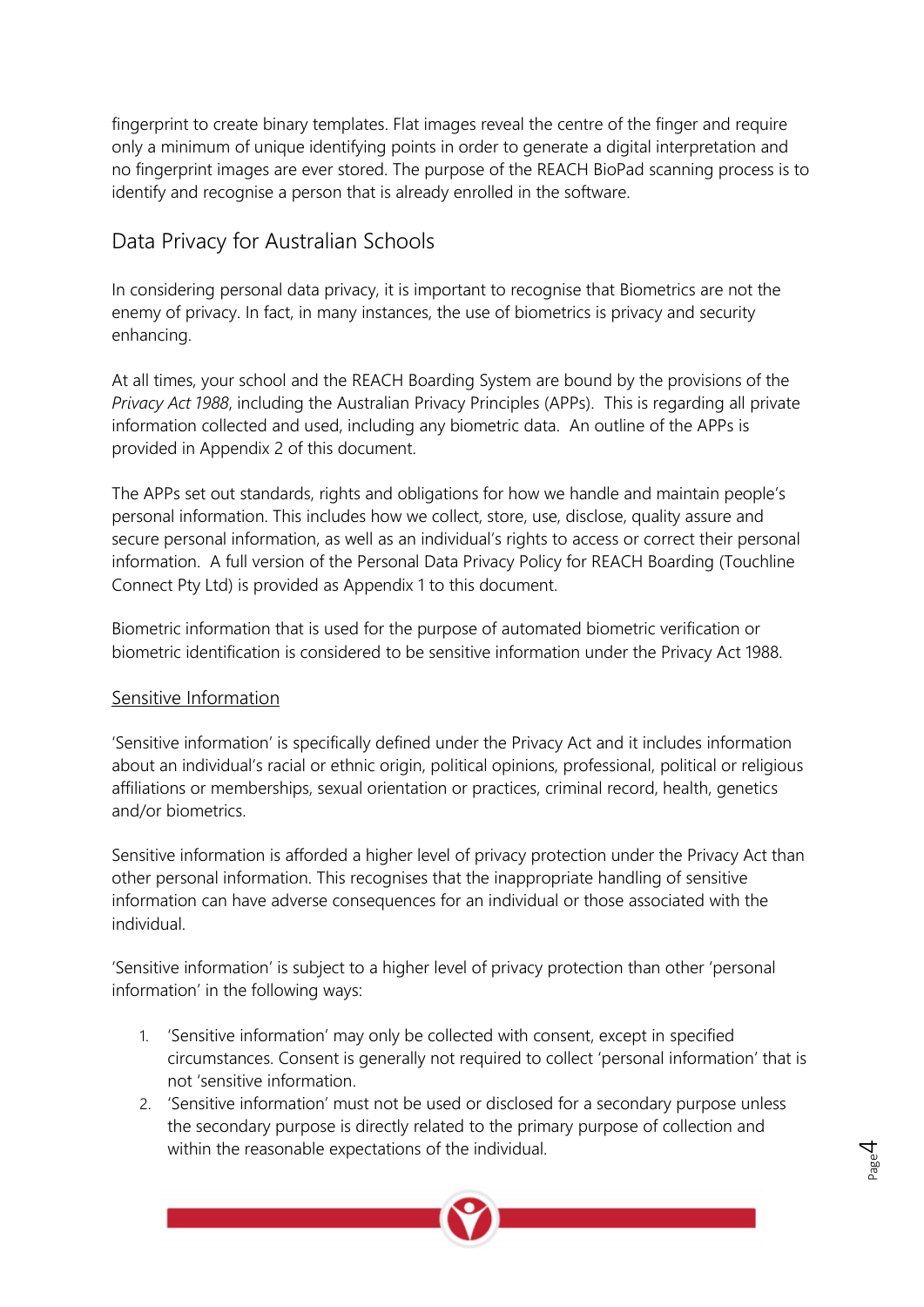- 3. 'Sensitive information' cannot be used for the secondary purpose of direct marketing.
- 4. 'Sensitive information' cannot be shared by 'related bodies corporate' in the same way that they may share other 'personal information'.

# Policy Guidelines & Recommendations for Australian Schools using REACH biometric data

The following are guidelines for schools when implementing the REACH BioPad for the collection and use of biometric data.

*(Note: The REACH Biopad can also be used without fingerprint implementation using RFID, NFC or PIN as identity verification procedures).*

If your school currently collects medical information about your students then it will already be required to meet these guidelines for the collection, storage, use and retention of medical information which is also considered to be 'sensitive information' under the Privacy Act 1988.

1) Review your current Privacy Policy Review and update your school's personal data privacy policy to ensure that it includes reference to and provisions for the collection, use and storage of personal biometric data.

*REACH Response: REACH Boarding (Touchline Connect Pty Ltd) provides an updated Personal Data Privacy Policy which specifically addresses sensitive information including medical and biometric data for individuals using the REACH Boarding System.*

2) Notification & Consent to all Users

Notification and consent requests must be provided to all users who are asked to participate in the biometric fingerprint identification system. This includes students, parents, hosts and staff. In particular:

- Parent/s must be informed by the school that they are using a biometric system and the school must gain written consent from the parent/s to take and process their child's biometric data. Parents may withdraw their consent at any time.
- Regardless of the consent given by parents, students must be given the ability to personally determine whether a school collects and processes their biometric data. If a student elects not to participate in the biometric system, the school must provide an alternative and must not withhold any services from the student that are available through the biometric system. A student may withdraw their consent at any time.

*REACH Response: REACH Boarding (Touchline Connect Pty Ltd) provides consent form templates for intended users of REACH BioPad.*

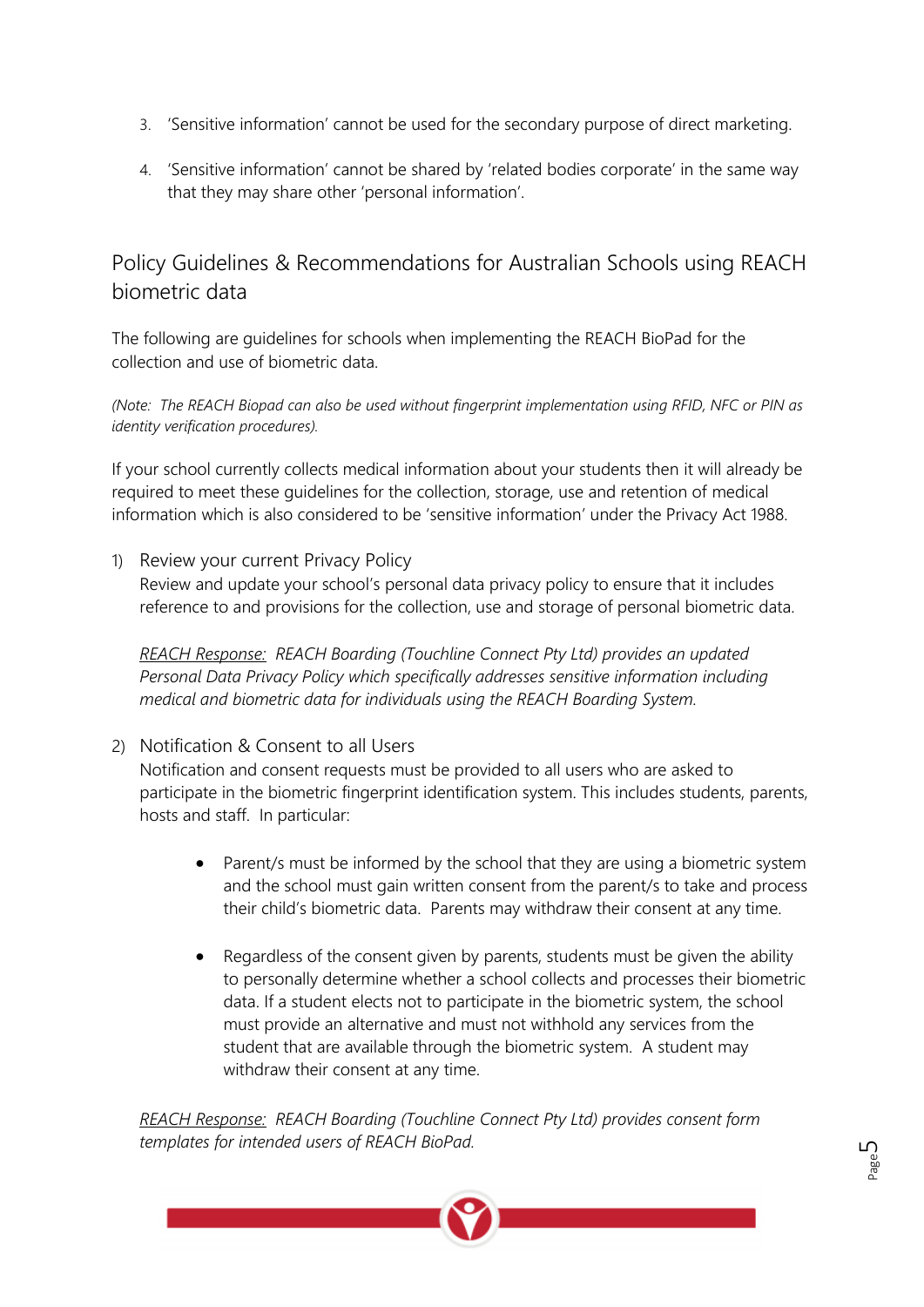### 3) Control Biometric Data Use

Provide clear guidelines to your parent, student, host and staff users outlining how and when they will be asked to provide and use biometric fingerprint authentication.

- Do not permit function creep for the use of biometric data collected by the REACH BioPad without the knowledge and consent of your user population.
- Personal biometric data should not be disclosed, made available or otherwise used for purposes other than those specified in accordance with purpose specified in your request for consent form except with the consent of the data subject or by the authority of the law.

*REACH Response: REACH Boarding provides clear details of intended use for biometric data collected and utilised using the REACH BioPad or the REACH Boarding System in the Consent Request Form template. These details are replicated in the Personal Data Privacy Policy of Touchline Connect Pty Ltd ensuring they are implemented regardless of whether your school uses the REACH template with your user community.*

#### 4) Control Data Retention

Implement diligent biometric data retention and destruction procedures. Upon request from the biometric subject or departure from your school, the biometric data should be diligently removed from all devices and storage media.

*REACH Response: Importantly, no fingerprint images are ever stored in the REACH system, only digital interpretations as binary numbers are stored in the personal records of users. REACH Boarding provides automated deletion of user identifiers when a user is removed from use in the REACH Boarding System. "Removed from REACH use" means where an individual is deleted (hidden) or retired (graduated) from the REACH System. In any case, user identifiers are deleted within seven (7) days of a user being deleted (hidden) or retired (graduated) from the REACH System. These details are set out in the Personal Data Privacy Policy of Touchline Connect Pty Ltd*

5) Update Provider Agreements

Update your vendor agreements that deal with biometric data, or have access to systems with biometric data.

*REACH Response: If you use REACH BioPad and associated biometric data then your REACH Service Level Agreement will include details outlining the policies and procedures required and implemented by REACH for the collection, storage, utilisation and retention of personal biometric data for all relevant users.*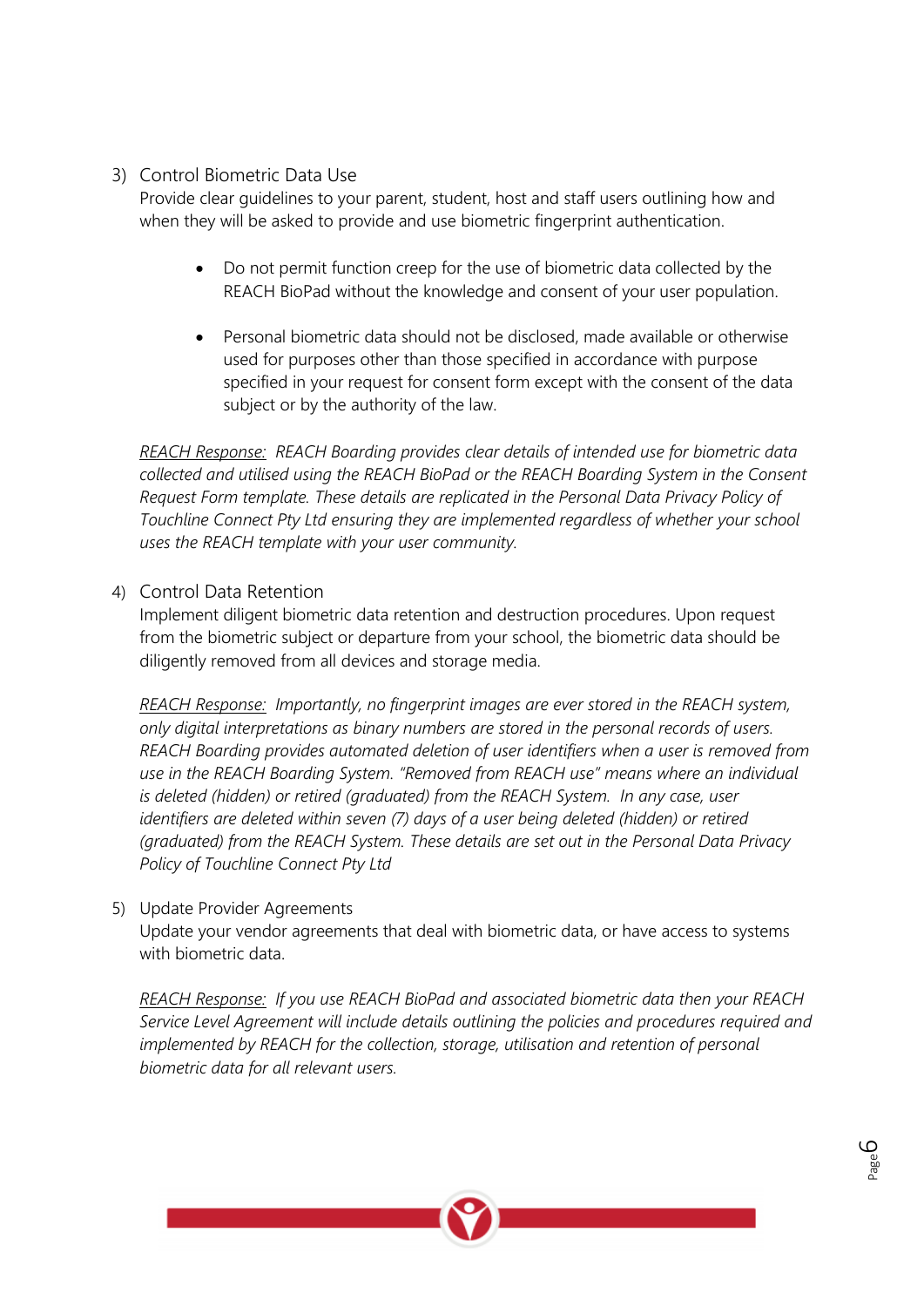# Sample Notification and Request Form

Dear Parent,

For the REACH Boarding School System we require the consent of at least one parent in order that the biometric information of your child can be processed.

Please be assured that this information remains stored within and is used solely by the REACH Boarding System. The biometric information that will be stored is a mathematical algorithm of your child's fingerprint and not the actual finger print image itself. This algorithm is readable only within the REACH Boarding System. It will be used to authenticate your child's identity for sign in and sign out to locations in the REACH System and for some Roll Call activities.

If you choose not to have your child registered, the school will provide alternative methods of identification such as a four digit PIN code.

The preference of the school is to use biometrics because this is the most secure and accurate authentication method for identification verification. We appreciate your cooperation with regards to this matter.

Could you please therefore complete and sign the form below and return to the Boarding House Administration Office.

----------------------------------------------------------------------------------------------

OPT IN FORM TO PARENTS

I confirm that I wish my child \_*student name*\_\_\_\_\_\_\_ TO BE/NOT TO BE (please delete where applicable) registered on the school's REACH BioPad Biometric System with immediate effect.

I understand that I may withdraw my child's registration at any time in writing.

Parent Name

Date:

\_\_\_\_\_\_\_\_\_\_\_\_\_\_\_\_\_\_\_\_\_\_\_\_\_\_\_\_\_\_\_\_

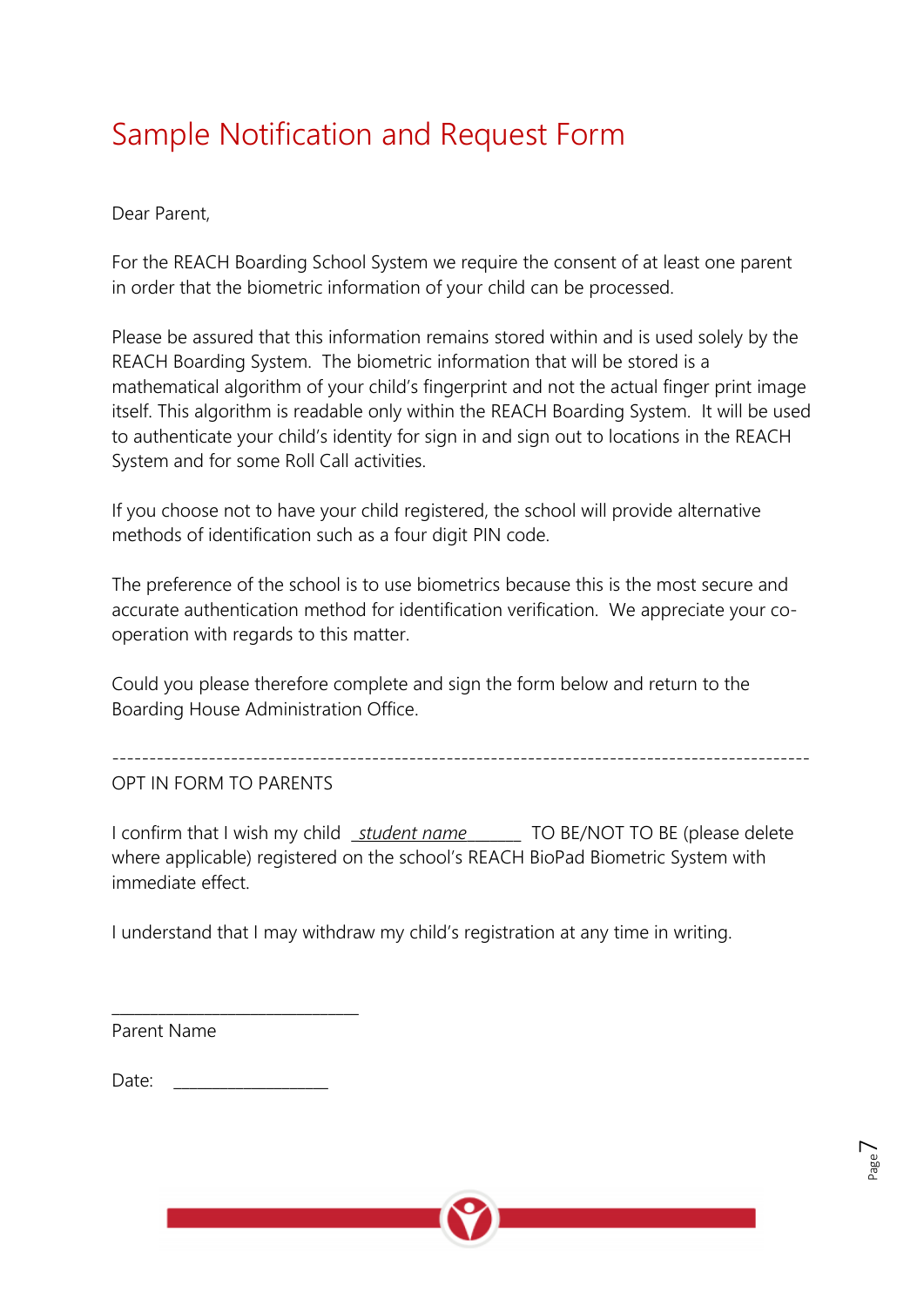# Questions & Answers for Parents and students about the use of Biometrics

### 1. What is "biometrics"?

Biometrics is data that measures personal information about an individual's physical or behavioural characteristics in order to verify their unique identity. It covers a wide range of personal characteristics including fingerprint identification, iris and retina scanning, face recognition, vein geometry and voice recognition.

Our school is intending to use fingerprint biometrics to assist with rapid student identity verification with guaranteed accuracy.

### 2. How will biometrics be collected?

Fingerprint sensors will be used to take an image of the finger which is converted to a mathematical algorithm of the fingerprint. This is an encrypted digital interpretation of the fingerprint image that is only usable on the devices that we use.

No fingerprint images will be stored, only the encrypted digital interpretation of the fingerprint image is stored on the device and on the device.

### 3. Who has access to the biometric data and the information associated with it?

The fingerprint scan is stored in the REACH Boarding System database in a proprietary format (an actual copy of the fingerprint image itself is NOT stored). Only the REACH BioPad fingerprint readers can recognize this format. Fingerprints are not transferred or shared with to any other systems.

### 4. Can my biometric image be used anywhere other than the School?

No. A fingerprint registered on one system will not be valid for another unique system. Only information stored on the database linked to the biometric scanner used is available when a fingerprint is scanned.

#### 5. Can someone steal my biometric (fingerprint)?

A fingerprint is unique. No two people have identical fingerprints. It would be next to impossible for someone to steal someone else's biometric (fingerprint) and the fingerprint itself is not stored by REACH, only an encrypted digital interpretation of the fingerprint image.

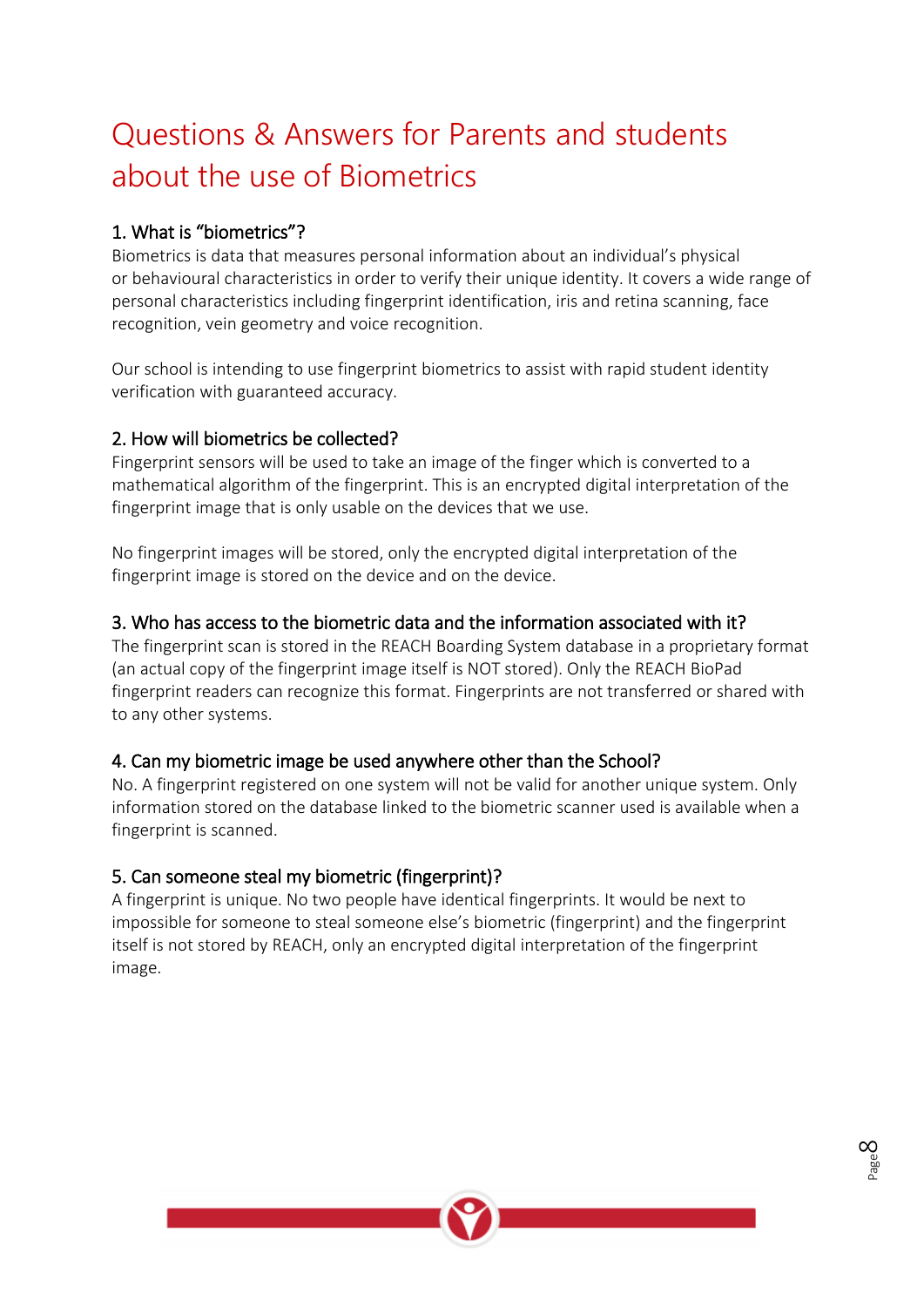# The Australian Privacy Principles

The Australian Privacy Principles (APPs), which are contained in schedule 1 of the *[Privacy Act](http://www.comlaw.gov.au/Series/C2004A03712)  [1988](http://www.comlaw.gov.au/Series/C2004A03712)*, outline how most Australian and Norfolk Island Government agencies, all private sector and not-for-profit organisations with an annual turnover of more than \$3 million, all private health service providers and some small businesses (collectively called 'APP entities') must handle, use and manage personal information.

While the APPs are not prescriptive, each APP entity needs to consider how the principles apply to its own situation. The Principles cover:

APP 1: Open and transparent management of personal information

APP 1 requires an APP entity to implement privacy practices, procedures and systems:

- to ensure compliance with the remaining APPs and
- that enable them to deal with inquiries and complaints.

It also requires them to develop and make readily available a policy about its management of personal information.

APP 2: Anonymity and pseudonymity

APP 2 entitles individuals to the option of anonymity or using a pseudonym, when dealing with an APP entity, except where impracticable or another prescribed exception applies.

APP 3: Collection of solicited personal information

APP 3, in summary:

- permits an APP entity to collect personal information only where reasonably necessary for one or more of its legitimate functions or activities
- requires personal information to be collected directly from the individual to whom it relates, unless impracticable or another prescribed exception applies and
- requires the consent from an individual in order to collect that individual's sensitive information, or another prescribed exception applies.

APP 4: Dealing with unsolicited personal information

APP 4 requires an APP entity that receives unsolicited personal information to determine whether it would otherwise have had grounds on which to collect it (i.e. under APP 3) and:

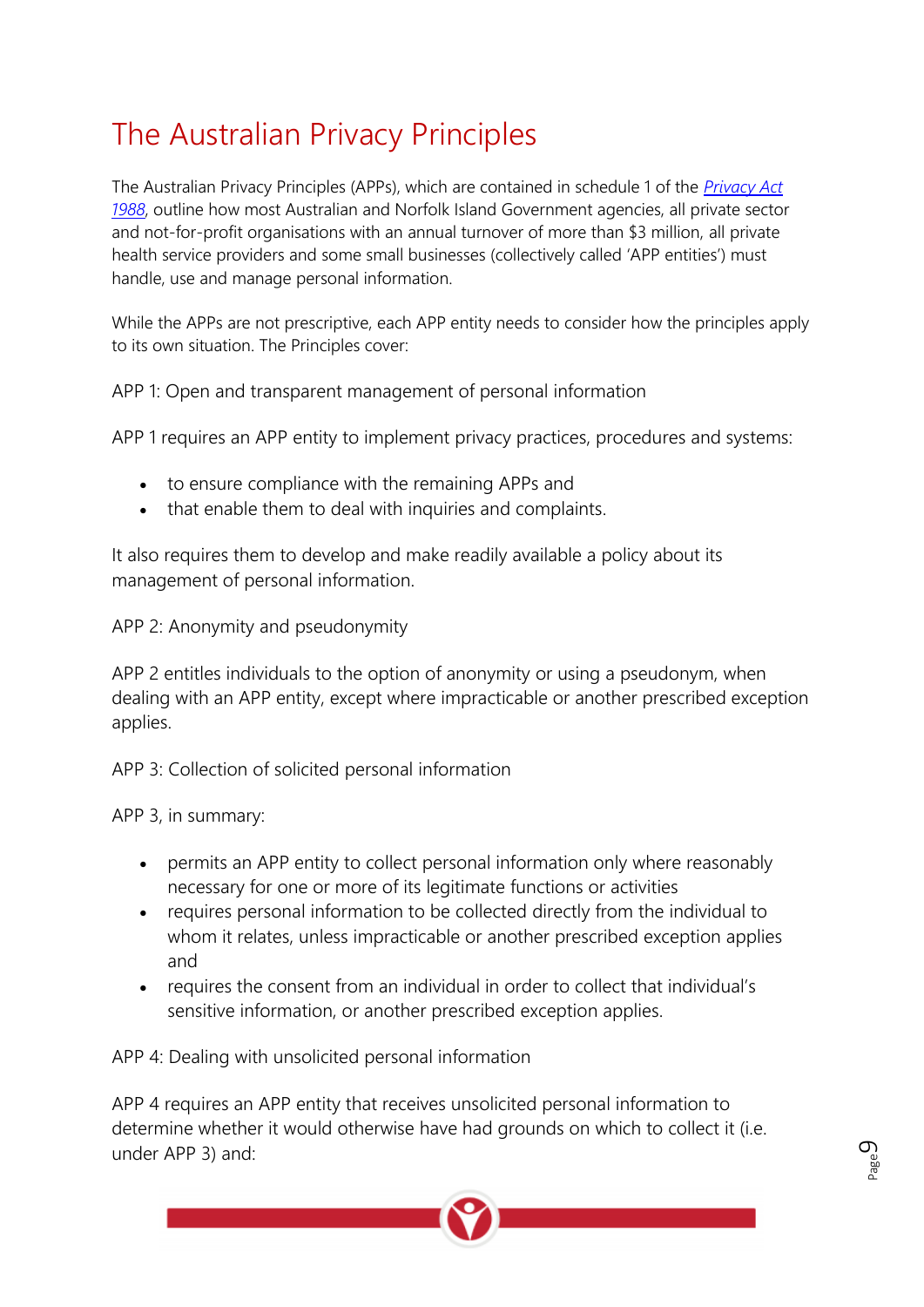- where it does have such grounds, to ensure compliance with the remaining APPs or
- where it does not have such grounds, to destroy or de-identify the personal information (provided it is lawful and reasonable to do so).

### APP 5: Notification of the collection of personal information

APP 5 requires an APP entity to notify an individual (or ensure they are aware), at or before the time of collection, of prescribed matters. Such matters include but are not limited to whether the individual's personal information is collected from any third parties, the purpose(s) of collection, to whom personal information is disclosed and the processes through which an individual can seek access and/or correction to their personal information, or otherwise complain about the way in which it is handled.

Compliance with APP 5 usually requires 'collection statements' to be included on or with forms, or other materials, through which personal information is collected. Such statements should refer and include a link to the APP entity's privacy policy.

APP 6: Use or disclosure of personal information

APP 6 prohibits an APP entity from using or disclosing personal information for a purpose other than the purpose for which it was collected, unless the individual consents, the individual would reasonably expect their personal information to be used for the secondary purpose, or another prescribed exception applies.

Such prescribed exceptions generally arise where the disclosure is necessary to protect someone's health or safety or is otherwise in the public interest.

### APP 7: Direct marketing

APP 7 generally prohibits personal information to be used for direct marketing purposes unless the individual reasonably expects it, or consents to it, and prescribed 'opt out' processes are in place through which the individual can elect not to receive direct marketing communications (and the individual has not elected as such).

### APP 8: Cross-border disclosure of personal information

If an APP entity is to disclose personal information to an overseas recipient, APP 8 requires it to take reasonable steps to ensure the recipient does not breach the APPs. This usually requires the APP entity to impose contractual obligations on the recipient.

Relevantly, if the overseas recipient does breach the APPs, the Privacy Act imposes liability on the APP entity that made the overseas disclosure.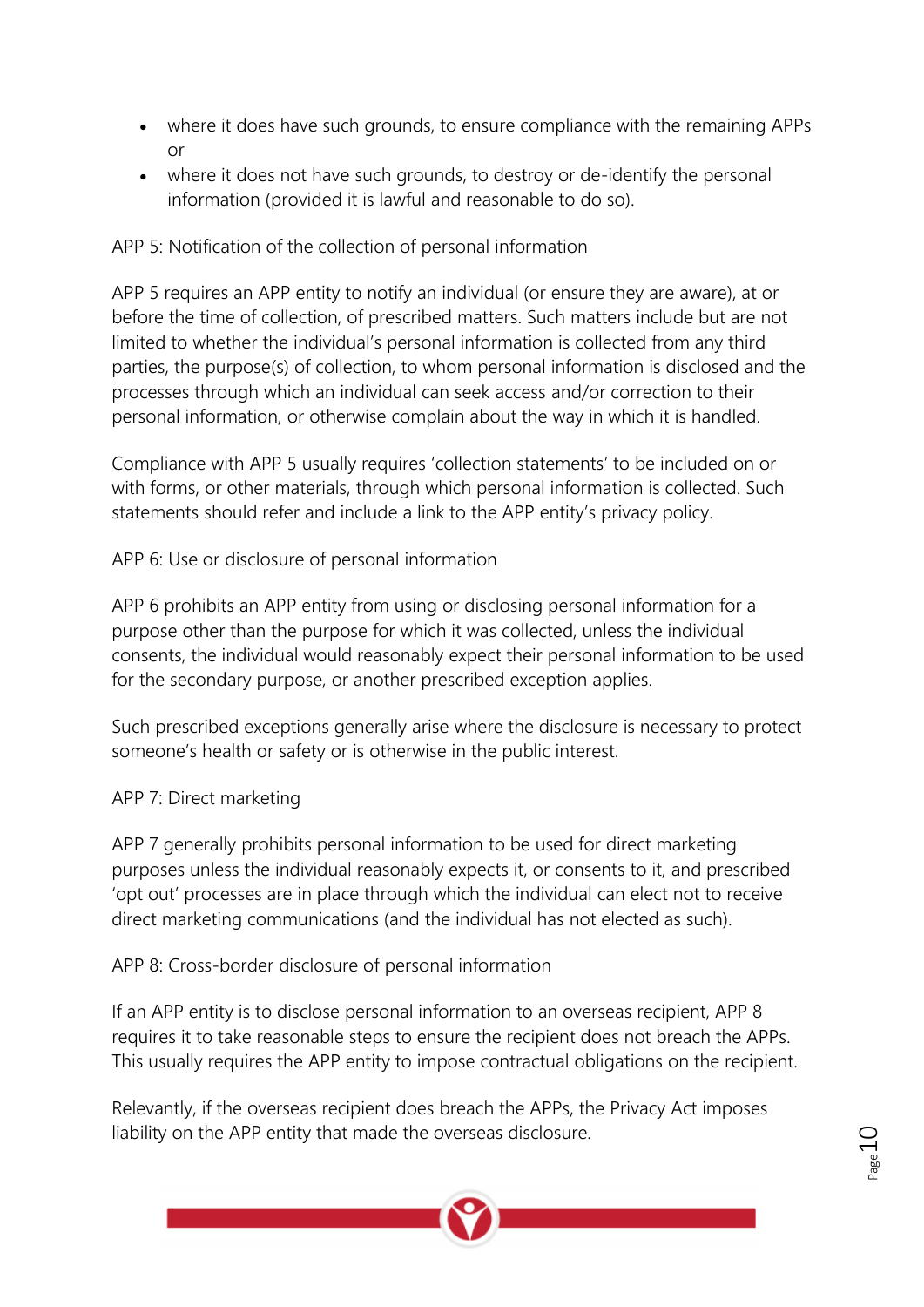There are exceptions to this obligation, including but not limited to where:

- the APP entity reasonably believes the overseas recipient is bound by a law or scheme that protects personal information in a substantially similar way to that of the APPs or
- the individual consents to the disclosure in the knowledge that such consent will negate the APP entity's obligation to ensure the overseas recipient does not breach the APPs.

APP 9: Adoption, use or disclosure of government related identifiers

APP 9 prohibits an APP entity from adopting, using or disclosing a government-related identifier unless:

- required or authorised by law
- necessary to verify an individual's identity and/or
- another prescribed exception applies.

Government-related identifiers are identifiers that have been assigned by a government agency including an individual's licence number, Medicare number, passport number and tax file number.

APP 10: Quality of personal information

APP 10 requires an APP entity to take reasonable steps to ensure personal information it collects, uses, discloses and holds is accurate, up-to-date and complete. Additionally, personal information can only be used or disclosed to the extent to which it is relevant to the purpose of the use or disclosure.

APP 11: Security of personal information

APP 11 requires an APP entity to take reasonable steps to protect information from misuse, interference and loss and from unauthorised access, modification or disclosure.

An APP entity must also destroy or de-identify personal information it no longer requires (unless otherwise required to retain it by law).

APP 12: Access to personal information

APP 12 requires an APP entity to provide an individual, upon request, with access to their personal information unless a prescribed exception applies.